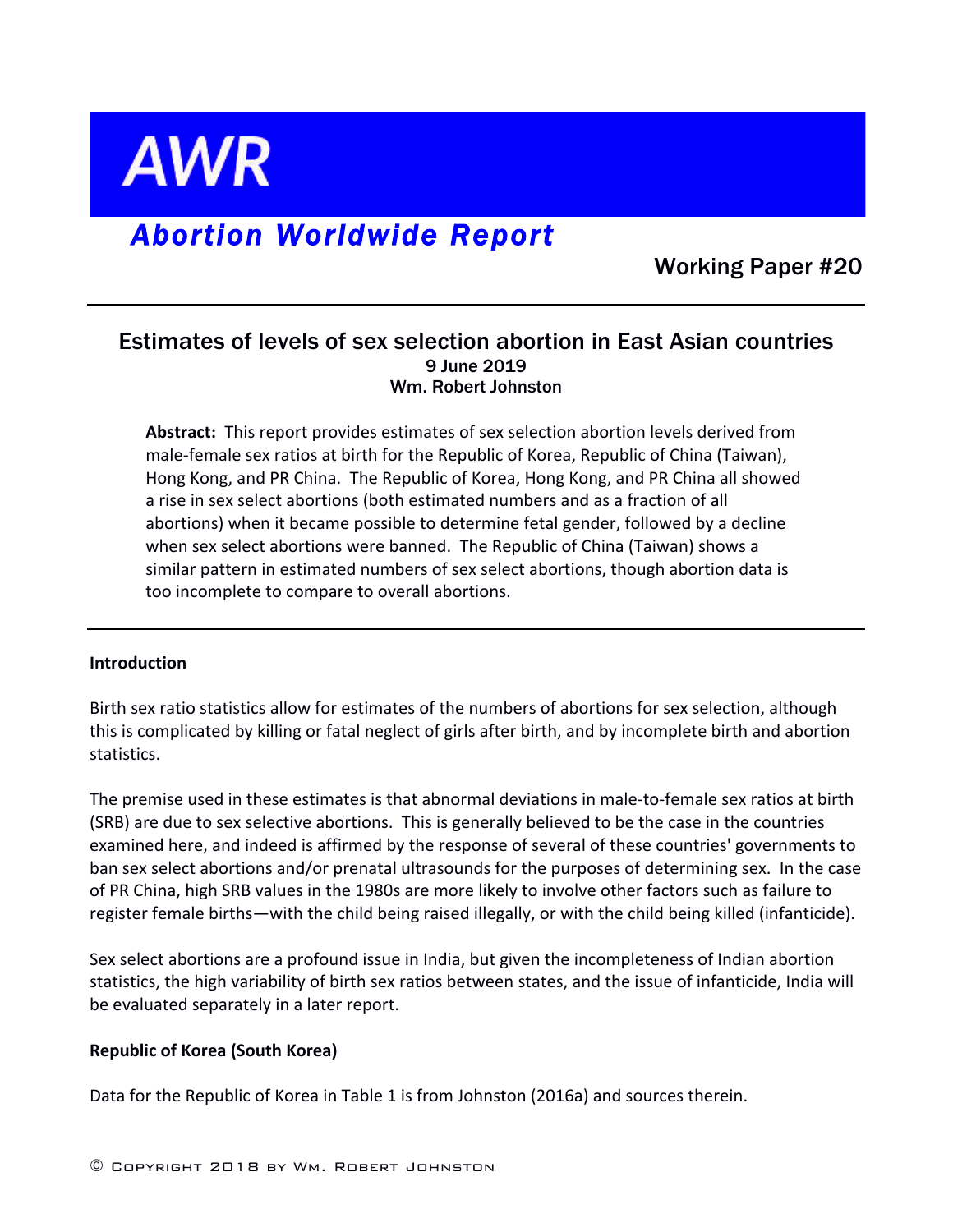| year | live births | sex ratio at<br>birth | male live<br>births | female live<br>births | abortions,<br>interpolated<br>estimates | implied sex<br>select<br>abortions | sex select<br>abortions as %<br>of all abortions |
|------|-------------|-----------------------|---------------------|-----------------------|-----------------------------------------|------------------------------------|--------------------------------------------------|
| 1970 | 1,006,645   | 109.5                 | 526,100             | 480,500               | 331,000                                 |                                    |                                                  |
| 1971 | 1,024,773   | 109.0                 | 534,500             | 490,300               | 351,000                                 |                                    |                                                  |
| 1972 | 952,780     | 109.5                 | 498,000             | 454,800               | 370,000                                 |                                    |                                                  |
| 1973 | 965,521     | 104.6                 | 493,600             | 471,900               | 390,000                                 |                                    |                                                  |
| 1974 | 922,823     | 109.5                 | 482,300             | 440,500               | 487,000                                 |                                    |                                                  |
| 1975 | 874,869     | 112.4                 | 463,000             | 411,900               | 584,000                                 |                                    |                                                  |
| 1976 | 796,331     | 110.6                 | 418,200             | 378,100               | 533,000                                 |                                    |                                                  |
| 1977 | 825,339     | 104.2                 | 421,200             | 404,100               | 558,000                                 |                                    |                                                  |
| 1978 | 750,728     | 111.3                 | 395,400             | 355,300               | 631,000                                 |                                    |                                                  |
| 1979 | 862,669     | 106.4                 | 444,700             | 418,000               | 627,000                                 |                                    |                                                  |
| 1980 | 862,835     | 105.3                 | 442,600             | 420,200               | 624,000                                 |                                    |                                                  |
| 1981 | 867,409     | 107.1                 | 448,655             | 418,754               | 620,000                                 |                                    |                                                  |
| 1982 | 848,312     | 106.8                 | 438,077             | 410,235               | 581,000                                 |                                    |                                                  |
| 1983 | 769,155     | 107.3                 | 398,194             | 370,961               | 542,000                                 |                                    |                                                  |
| 1984 | 674,793     | 108.3                 | 350,775             | 324,018               | 503,000                                 | 800                                | 0.2                                              |
| 1985 | 655,489     | 109.4                 | 342,506             | 312,983               | 480,000                                 | 4,200                              | 0.9                                              |
| 1986 | 636,019     | 111.7                 | 335,588             | 300,431               | 458,000                                 | 10,300                             | $2.2$                                            |
| 1987 | 623,831     | 108.8                 | 325,038             | 298,793               | 435,000                                 | 2,200                              | $0.5\,$                                          |
| 1988 | 633,092     | 113.2                 | 336,203             | 296,889               | 427,000                                 | 14,400                             | 3.4                                              |
| 1989 | 639,431     | 111.8                 | 337,475             | 301,956               | 418,000                                 | 10,500                             | 2.5                                              |
| 1990 | 649,738     | 116.5                 | 349,617             | 300,121               | 410,000                                 | 23,600                             | 5.8                                              |
| 1991 | 709,275     | 112.4                 | 375,276             | 333,999               | 320,000                                 | 13,500                             | 4.2                                              |
| 1992 | 730,678     | 113.6                 | 388,573             | 342,105               | 230,000                                 | 17,700                             | 7.7                                              |
| 1993 | 715,826     | 115.3                 | 383,365             | 332,461               | 396,000                                 | 22,500                             | 5.7                                              |
| 1994 | 721,185     | 115.2                 | 386,080             | 335,105               | 344,000                                 | 22,400                             | 6.5                                              |
| 1995 | 715,020     | 113.2                 | 379,604             | 335,416               | 291,000                                 | 16,100                             | 5.5                                              |
| 1996 | 691,226     | 111.5                 | 364,433             | 326,793               | 239,000                                 | 10,600                             | 4.4                                              |
| 1997 | 668,344     | 108.3                 | 347,491             | 320,853               | 280,000                                 | 900                                | 0.3                                              |
| 1998 | 634,790     | 110.2                 | 332,803             | 301,987               | 246,000                                 | 6,200                              | 2.5                                              |
| 1999 | 614,233     | 109.6                 | 321,194             | 293,039               | 212,000                                 | 4,400                              | 2.1                                              |
| 2000 | 634,501     | 110.2                 | 332,647             | 301,854               | 234,000                                 | 6,200                              | 2.6                                              |

Table 1. Data on live births by sex and sex select abortions, Republic of Korea, 1970-2012.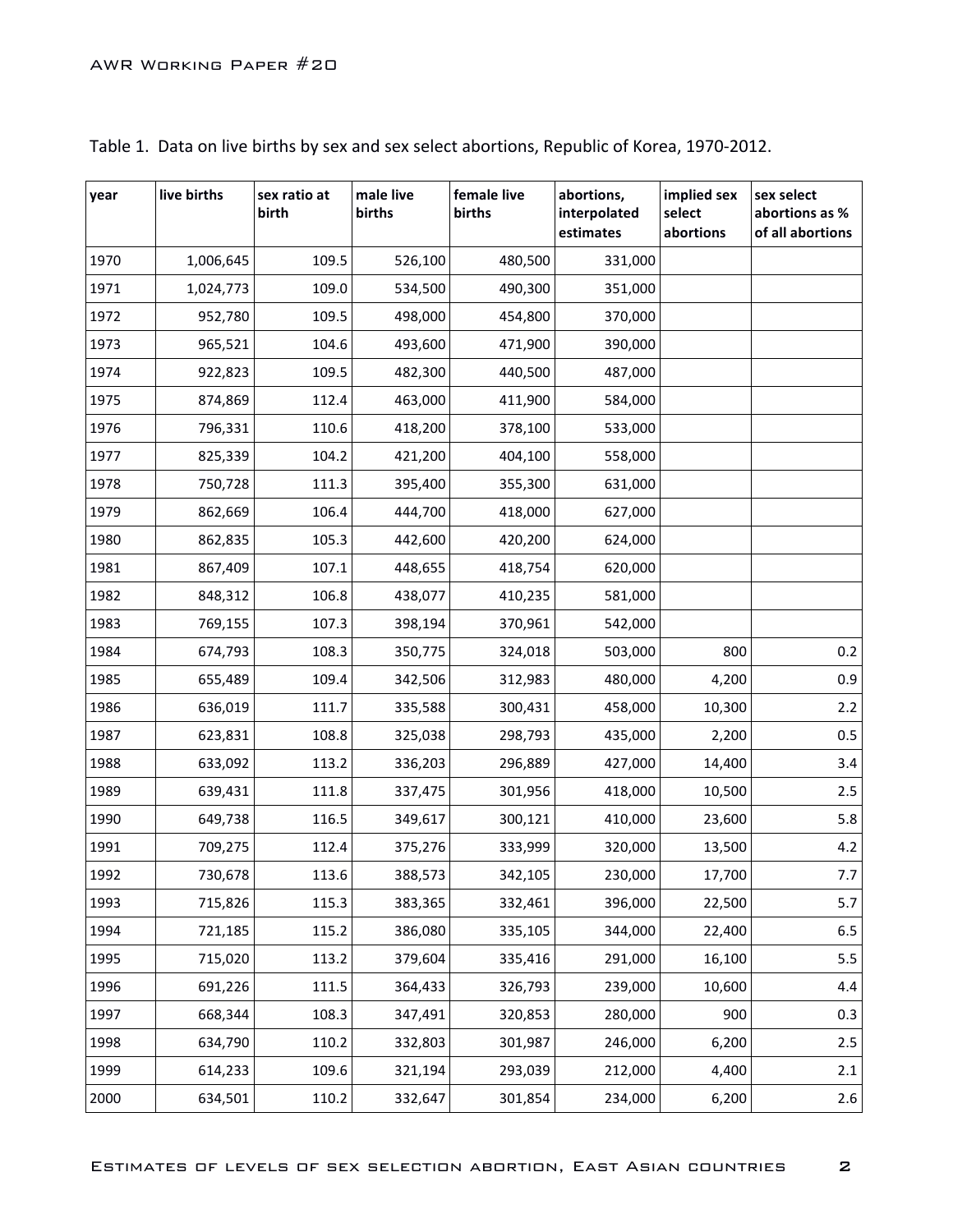| 2001 | 554,895 | 109.1 | 289,461 | 265,434 | 255,000 | 2,600 | 1.0 |
|------|---------|-------|---------|---------|---------|-------|-----|
| 2002 | 492,111 | 110.0 | 257,821 | 234,290 | 277,000 | 4,400 | 1.6 |
| 2003 | 490,543 | 108.7 | 255,515 | 235,028 | 299,000 | 1,600 | 0.5 |
| 2004 | 472,761 | 108.2 | 245,705 | 227,056 | 320,000 | 400   | 0.1 |
| 2005 | 435,031 | 107.8 | 225,685 | 209,346 | 342,000 |       |     |
| 2006 | 448,153 | 107.5 | 232,173 | 215,980 | 308,000 |       |     |
| 2007 | 493,189 | 106.2 | 253,999 | 239,190 | 275,000 |       |     |
| 2008 | 465,892 | 106.4 | 240,119 | 225,773 | 241,000 |       |     |
| 2009 | 444,849 | 106.4 | 229,351 | 215,498 | 188,000 |       |     |
| 2010 | 470,171 | 106.9 | 242,901 | 227,270 | 169,000 |       |     |
| 2011 | 471,265 | 105.7 | 242,121 | 229,144 | 150,000 |       |     |
| 2012 | 484,300 |       |         |         | 135,000 |       |     |

# **Republic of China (Taiwan)**

Data for the Republic of China (Taiwan) in Table 2 is from Johnston (2016b) and sources therein.

Table 2.

Data on live births by sex and sex select abortions, Republic of China (Taiwan), 1970-2015.

| year | live births | male live births | female live births | sex ratio at birth | abortions | estimated<br>sex-<br>selective<br>abortions |
|------|-------------|------------------|--------------------|--------------------|-----------|---------------------------------------------|
| 1970 | 394,015     | 203,200          | 190,900            | 106.4              |           |                                             |
| 1971 | 380,424     | 195,900          | 184,500            | 106.2              |           |                                             |
| 1972 | 365,749     | 188,100          | 177,600            | 105.9              |           |                                             |
| 1973 | 366,942     | 189,600          | 177,400            | 106.9              |           |                                             |
| 1974 | 367,823     | 189,600          | 178,200            | 106.4              |           |                                             |
| 1975 | 367,647     | 189,300          | 178,400            | 106.1              |           |                                             |
| 1976 | 423,356     | 218,700          | 204,700            | 106.8              |           |                                             |
| 1977 | 395,796     | 203,800          | 192,000            | 106.2              |           |                                             |
| 1978 | 409,203     | 212,000          | 197,200            | 107.5              |           |                                             |
| 1979 | 422,518     | 218,500          | 204,000            | 107.1              |           |                                             |
| 1980 | 413,881     | 213,200          | 200,700            | 106.2              |           |                                             |
| 1981 | 414,069     | 213,900          | 200,100            | 106.9              |           |                                             |
| 1982 | 405,263     | 209,400          | 195,800            | 107.0              |           |                                             |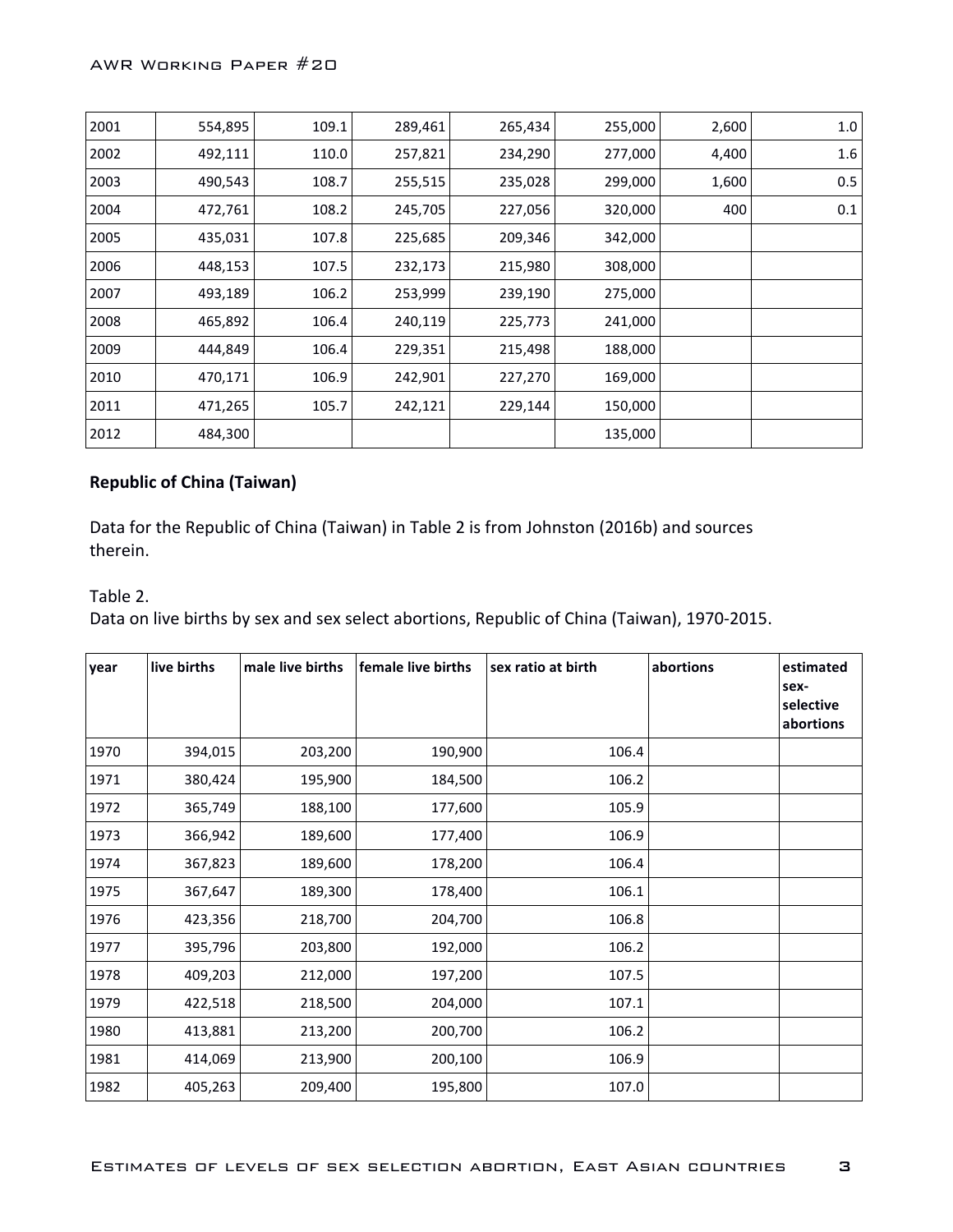| 1984<br>371,008<br>192,000<br>179,000<br>107.3<br>1,268<br>1985<br>346,208<br>178,300<br>167,900<br>106.2<br>1986<br>309,230<br>160,200<br>149,000<br>107.5<br>1,300<br>1987<br>314,024<br>163,300<br>150,700<br>108.4<br>2,500<br>1988<br>342,031<br>177,700<br>108.1<br>2,400<br>164,300<br>1989<br>315,299<br>164,100<br>108.6<br>32,159<br>151,200<br>1990<br>176,000<br>110.3<br>335,618<br>159,600<br>18,475<br>1991<br>321,932<br>168,900<br>110.3<br>16,259<br>153,000<br>1992<br>168,500<br>110.0<br>321,632<br>153,100<br>10,606<br>1993<br>325,613<br>169,500<br>108.6<br>6,469<br>156,100<br>1994<br>322,938<br>168,400<br>109.0<br>5,062<br>154,500<br>1995<br>329,581<br>158,500<br>108.0<br>4,199<br>171,100<br>1996<br>325,545<br>169,500<br>108.6<br>3,572<br>156,100<br>1997<br>326,002<br>170,000<br>109.0<br>2,849<br>156,000<br>1998<br>108.8<br>271,450<br>141,500<br>130,000<br>2,339<br>1999<br>283,661<br>148,042<br>109.2<br>42,282<br>135,619<br>2000<br>305,312<br>159,726<br>109.7<br>4,300<br>145,586<br>2001<br>260,354<br>108.7<br>2,400<br>135,596<br>124,758<br>2002<br>247,530<br>129,537<br>109.8<br>117,993<br>3,500<br>2003<br>227,070<br>118,984<br>108,086<br>110.1<br>3,500<br>2004<br>216,419<br>113,639<br>110.6<br>41,586<br>102,780<br>2005<br>205,854<br>107,378<br>98,476<br>109.0<br>38,902<br>2006<br>204,459<br>106,936<br>97,523<br>109.7<br>36,902<br>2007<br>204,414<br>106,898<br>109.6<br>35,178<br>97,516<br>198,733<br>94,796<br>109.6<br>35,349<br>2008<br>103,937<br>2009<br>191,310<br>99,492<br>91,818<br>108.4<br>33,692<br>2010<br>166,886<br>79,673<br>109.5<br>87,213<br>32,633<br>2011<br>196,627<br>107.7<br>101,943<br>94,684<br>34,688<br>229,481<br>110,633<br>34,927<br>2012<br>118,848<br>107.4<br>2013<br>199,113<br>95,800<br>103,300<br>107.8<br>32,907<br>2014<br>210,383<br>108,700<br>101,700<br>106.9<br>34,287 | 1983 | 383,439 | 198,200 | 185,200 | 107.0 |       |
|------------------------------------------------------------------------------------------------------------------------------------------------------------------------------------------------------------------------------------------------------------------------------------------------------------------------------------------------------------------------------------------------------------------------------------------------------------------------------------------------------------------------------------------------------------------------------------------------------------------------------------------------------------------------------------------------------------------------------------------------------------------------------------------------------------------------------------------------------------------------------------------------------------------------------------------------------------------------------------------------------------------------------------------------------------------------------------------------------------------------------------------------------------------------------------------------------------------------------------------------------------------------------------------------------------------------------------------------------------------------------------------------------------------------------------------------------------------------------------------------------------------------------------------------------------------------------------------------------------------------------------------------------------------------------------------------------------------------------------------------------------------------------------------------------------------------------------------------------------------------------------------------|------|---------|---------|---------|-------|-------|
|                                                                                                                                                                                                                                                                                                                                                                                                                                                                                                                                                                                                                                                                                                                                                                                                                                                                                                                                                                                                                                                                                                                                                                                                                                                                                                                                                                                                                                                                                                                                                                                                                                                                                                                                                                                                                                                                                                |      |         |         |         |       |       |
|                                                                                                                                                                                                                                                                                                                                                                                                                                                                                                                                                                                                                                                                                                                                                                                                                                                                                                                                                                                                                                                                                                                                                                                                                                                                                                                                                                                                                                                                                                                                                                                                                                                                                                                                                                                                                                                                                                |      |         |         |         |       |       |
|                                                                                                                                                                                                                                                                                                                                                                                                                                                                                                                                                                                                                                                                                                                                                                                                                                                                                                                                                                                                                                                                                                                                                                                                                                                                                                                                                                                                                                                                                                                                                                                                                                                                                                                                                                                                                                                                                                |      |         |         |         |       | 1,300 |
|                                                                                                                                                                                                                                                                                                                                                                                                                                                                                                                                                                                                                                                                                                                                                                                                                                                                                                                                                                                                                                                                                                                                                                                                                                                                                                                                                                                                                                                                                                                                                                                                                                                                                                                                                                                                                                                                                                |      |         |         |         |       | 2,500 |
|                                                                                                                                                                                                                                                                                                                                                                                                                                                                                                                                                                                                                                                                                                                                                                                                                                                                                                                                                                                                                                                                                                                                                                                                                                                                                                                                                                                                                                                                                                                                                                                                                                                                                                                                                                                                                                                                                                |      |         |         |         |       | 2,400 |
|                                                                                                                                                                                                                                                                                                                                                                                                                                                                                                                                                                                                                                                                                                                                                                                                                                                                                                                                                                                                                                                                                                                                                                                                                                                                                                                                                                                                                                                                                                                                                                                                                                                                                                                                                                                                                                                                                                |      |         |         |         |       | 2,700 |
|                                                                                                                                                                                                                                                                                                                                                                                                                                                                                                                                                                                                                                                                                                                                                                                                                                                                                                                                                                                                                                                                                                                                                                                                                                                                                                                                                                                                                                                                                                                                                                                                                                                                                                                                                                                                                                                                                                |      |         |         |         |       | 5,500 |
|                                                                                                                                                                                                                                                                                                                                                                                                                                                                                                                                                                                                                                                                                                                                                                                                                                                                                                                                                                                                                                                                                                                                                                                                                                                                                                                                                                                                                                                                                                                                                                                                                                                                                                                                                                                                                                                                                                |      |         |         |         |       | 5,400 |
|                                                                                                                                                                                                                                                                                                                                                                                                                                                                                                                                                                                                                                                                                                                                                                                                                                                                                                                                                                                                                                                                                                                                                                                                                                                                                                                                                                                                                                                                                                                                                                                                                                                                                                                                                                                                                                                                                                |      |         |         |         |       | 5,000 |
|                                                                                                                                                                                                                                                                                                                                                                                                                                                                                                                                                                                                                                                                                                                                                                                                                                                                                                                                                                                                                                                                                                                                                                                                                                                                                                                                                                                                                                                                                                                                                                                                                                                                                                                                                                                                                                                                                                |      |         |         |         |       | 2,900 |
|                                                                                                                                                                                                                                                                                                                                                                                                                                                                                                                                                                                                                                                                                                                                                                                                                                                                                                                                                                                                                                                                                                                                                                                                                                                                                                                                                                                                                                                                                                                                                                                                                                                                                                                                                                                                                                                                                                |      |         |         |         |       | 3,500 |
|                                                                                                                                                                                                                                                                                                                                                                                                                                                                                                                                                                                                                                                                                                                                                                                                                                                                                                                                                                                                                                                                                                                                                                                                                                                                                                                                                                                                                                                                                                                                                                                                                                                                                                                                                                                                                                                                                                |      |         |         |         |       | 2,000 |
|                                                                                                                                                                                                                                                                                                                                                                                                                                                                                                                                                                                                                                                                                                                                                                                                                                                                                                                                                                                                                                                                                                                                                                                                                                                                                                                                                                                                                                                                                                                                                                                                                                                                                                                                                                                                                                                                                                |      |         |         |         |       | 2,900 |
|                                                                                                                                                                                                                                                                                                                                                                                                                                                                                                                                                                                                                                                                                                                                                                                                                                                                                                                                                                                                                                                                                                                                                                                                                                                                                                                                                                                                                                                                                                                                                                                                                                                                                                                                                                                                                                                                                                |      |         |         |         |       | 3,500 |
|                                                                                                                                                                                                                                                                                                                                                                                                                                                                                                                                                                                                                                                                                                                                                                                                                                                                                                                                                                                                                                                                                                                                                                                                                                                                                                                                                                                                                                                                                                                                                                                                                                                                                                                                                                                                                                                                                                |      |         |         |         |       | 2,700 |
|                                                                                                                                                                                                                                                                                                                                                                                                                                                                                                                                                                                                                                                                                                                                                                                                                                                                                                                                                                                                                                                                                                                                                                                                                                                                                                                                                                                                                                                                                                                                                                                                                                                                                                                                                                                                                                                                                                |      |         |         |         |       | 3,300 |
|                                                                                                                                                                                                                                                                                                                                                                                                                                                                                                                                                                                                                                                                                                                                                                                                                                                                                                                                                                                                                                                                                                                                                                                                                                                                                                                                                                                                                                                                                                                                                                                                                                                                                                                                                                                                                                                                                                |      |         |         |         |       | 4,300 |
|                                                                                                                                                                                                                                                                                                                                                                                                                                                                                                                                                                                                                                                                                                                                                                                                                                                                                                                                                                                                                                                                                                                                                                                                                                                                                                                                                                                                                                                                                                                                                                                                                                                                                                                                                                                                                                                                                                |      |         |         |         |       | 2,400 |
|                                                                                                                                                                                                                                                                                                                                                                                                                                                                                                                                                                                                                                                                                                                                                                                                                                                                                                                                                                                                                                                                                                                                                                                                                                                                                                                                                                                                                                                                                                                                                                                                                                                                                                                                                                                                                                                                                                |      |         |         |         |       | 3,500 |
|                                                                                                                                                                                                                                                                                                                                                                                                                                                                                                                                                                                                                                                                                                                                                                                                                                                                                                                                                                                                                                                                                                                                                                                                                                                                                                                                                                                                                                                                                                                                                                                                                                                                                                                                                                                                                                                                                                |      |         |         |         |       | 3,500 |
|                                                                                                                                                                                                                                                                                                                                                                                                                                                                                                                                                                                                                                                                                                                                                                                                                                                                                                                                                                                                                                                                                                                                                                                                                                                                                                                                                                                                                                                                                                                                                                                                                                                                                                                                                                                                                                                                                                |      |         |         |         |       | 3,800 |
|                                                                                                                                                                                                                                                                                                                                                                                                                                                                                                                                                                                                                                                                                                                                                                                                                                                                                                                                                                                                                                                                                                                                                                                                                                                                                                                                                                                                                                                                                                                                                                                                                                                                                                                                                                                                                                                                                                |      |         |         |         |       | 2,300 |
|                                                                                                                                                                                                                                                                                                                                                                                                                                                                                                                                                                                                                                                                                                                                                                                                                                                                                                                                                                                                                                                                                                                                                                                                                                                                                                                                                                                                                                                                                                                                                                                                                                                                                                                                                                                                                                                                                                |      |         |         |         |       | 2,800 |
|                                                                                                                                                                                                                                                                                                                                                                                                                                                                                                                                                                                                                                                                                                                                                                                                                                                                                                                                                                                                                                                                                                                                                                                                                                                                                                                                                                                                                                                                                                                                                                                                                                                                                                                                                                                                                                                                                                |      |         |         |         |       | 2,800 |
|                                                                                                                                                                                                                                                                                                                                                                                                                                                                                                                                                                                                                                                                                                                                                                                                                                                                                                                                                                                                                                                                                                                                                                                                                                                                                                                                                                                                                                                                                                                                                                                                                                                                                                                                                                                                                                                                                                |      |         |         |         |       | 2,700 |
|                                                                                                                                                                                                                                                                                                                                                                                                                                                                                                                                                                                                                                                                                                                                                                                                                                                                                                                                                                                                                                                                                                                                                                                                                                                                                                                                                                                                                                                                                                                                                                                                                                                                                                                                                                                                                                                                                                |      |         |         |         |       | 1,500 |
|                                                                                                                                                                                                                                                                                                                                                                                                                                                                                                                                                                                                                                                                                                                                                                                                                                                                                                                                                                                                                                                                                                                                                                                                                                                                                                                                                                                                                                                                                                                                                                                                                                                                                                                                                                                                                                                                                                |      |         |         |         |       | 2,100 |
|                                                                                                                                                                                                                                                                                                                                                                                                                                                                                                                                                                                                                                                                                                                                                                                                                                                                                                                                                                                                                                                                                                                                                                                                                                                                                                                                                                                                                                                                                                                                                                                                                                                                                                                                                                                                                                                                                                |      |         |         |         |       | 900   |
|                                                                                                                                                                                                                                                                                                                                                                                                                                                                                                                                                                                                                                                                                                                                                                                                                                                                                                                                                                                                                                                                                                                                                                                                                                                                                                                                                                                                                                                                                                                                                                                                                                                                                                                                                                                                                                                                                                |      |         |         |         |       | 900   |
|                                                                                                                                                                                                                                                                                                                                                                                                                                                                                                                                                                                                                                                                                                                                                                                                                                                                                                                                                                                                                                                                                                                                                                                                                                                                                                                                                                                                                                                                                                                                                                                                                                                                                                                                                                                                                                                                                                |      |         |         |         |       | 1,100 |
|                                                                                                                                                                                                                                                                                                                                                                                                                                                                                                                                                                                                                                                                                                                                                                                                                                                                                                                                                                                                                                                                                                                                                                                                                                                                                                                                                                                                                                                                                                                                                                                                                                                                                                                                                                                                                                                                                                |      |         |         |         |       | 300   |
| 33,557<br>2015<br>216,225                                                                                                                                                                                                                                                                                                                                                                                                                                                                                                                                                                                                                                                                                                                                                                                                                                                                                                                                                                                                                                                                                                                                                                                                                                                                                                                                                                                                                                                                                                                                                                                                                                                                                                                                                                                                                                                                      |      |         |         |         |       |       |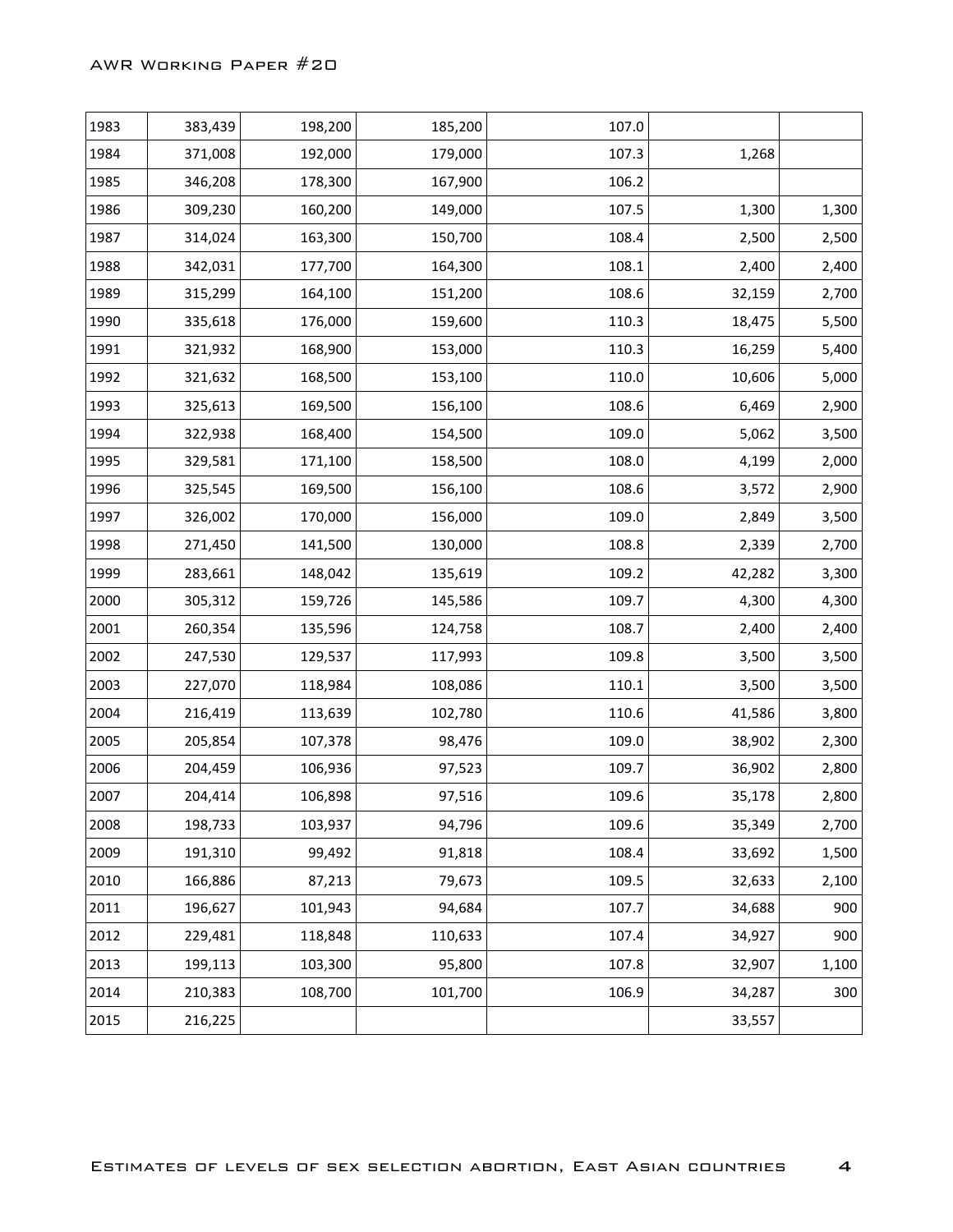# **Hong Kong**

Data in Table 3 is from Hong Kong Dept. of Health (2018) for births and Johnston (2018a) and sources therein for abortions

| year | live births,<br>male | live births,<br>female | sex ratio at<br>birth | abortions | implied sex select<br>abortions | implied % AB<br>for sex select |
|------|----------------------|------------------------|-----------------------|-----------|---------------------------------|--------------------------------|
| 1981 | 44,610               | 42,141                 | 105.9                 | 10,600    |                                 |                                |
| 1982 | 44,351               | 41,769                 | 106.2                 | 12,200    |                                 |                                |
| 1983 | 42,836               | 40,457                 | 105.9                 | 13,400    |                                 |                                |
| 1984 | 39,943               | 37,354                 | 106.9                 | 14,500    |                                 |                                |
| 1985 | 39,296               | 36,830                 | 106.7                 | 15,400    |                                 |                                |
| 1986 | 36,917               | 34,703                 | 106.4                 | 16,800    |                                 |                                |
| 1987 | 35,979               | 33,979                 | 105.9                 | 17,600    |                                 |                                |
| 1988 | 39,046               | 36,366                 | 107.4                 | 18,000    |                                 |                                |
| 1989 | 35,815               | 33,806                 | 105.9                 |           |                                 |                                |
| 1990 | 35,115               | 32,616                 | 107.7                 | 21,114    |                                 |                                |
| 1991 | 35,197               | 33,084                 | 106.4                 | 22,120    |                                 |                                |
| 1992 | 36,700               | 34,249                 | 107.2                 | 24,316    | 210                             | 0.9                            |
| 1993 | 36,505               | 33,946                 | 107.5                 | 26,057    | 330                             | 1.3                            |
| 1994 | 37,278               | 34,368                 | 108.5                 | 26,049    | 630                             | 2.4                            |
| 1995 | 35,566               | 33,071                 | 107.5                 | 25,363    | 320                             | 1.3                            |
| 1996 | 32,664               | 30,627                 | 106.7                 | 25,041    | 40                              | 0.2                            |
| 1997 | 30,880               | 28,370                 | 108.8                 | 23,939    | 630                             | 2.6                            |
| 1998 | 27,718               | 25,259                 | 109.7                 | 22,086    | 770                             | 3.5                            |
| 1999 | 26,712               | 24,569                 | 108.7                 | 20,891    | 510                             | 2.4                            |
| 2000 | 28,280               | 25,854                 | 109.4                 | 21,375    | 700                             | 3.3                            |
| 2001 | 25,160               | 23,059                 | 109.1                 | 20,235    | 570                             | 2.8                            |
| 2002 | 24,955               | 23,254                 | 107.3                 | 18,651    | 180                             | $1.0\,$                        |
| 2003 | 24,406               | 22,559                 | 108.2                 | 17,420    | 360                             | 2.1                            |
| 2004 | 25,827               | 23,969                 | 107.8                 | 15,882    | 280                             | 1.8                            |
| 2005 | 29,880               | 27,218                 | 109.8                 | 14,192    | 840                             | 5.9                            |
| 2006 | 34,595               | 31,031                 | 111.5                 | 13,510    | 1,450                           | 10.7                           |
| 2007 | 37,448               | 33,427                 | 112.0                 | 13,515    | 1,740                           | 12.9                           |

Table 3. Data on live births by sex and sex select abortions, Hong Kong, 1981-2016.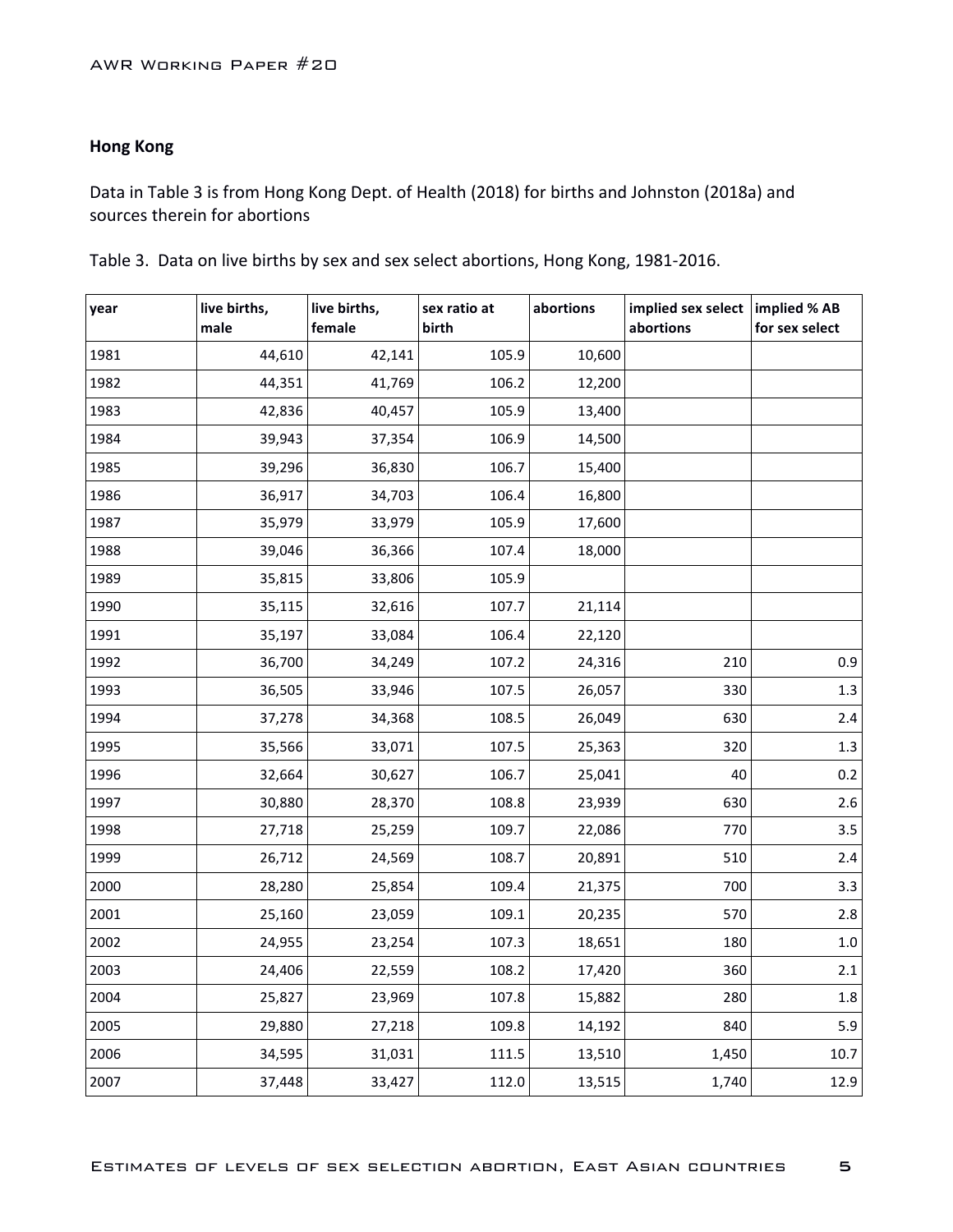| 2008      | 41,928  | 36,894  | 113.6 | 13,199  | 2,480  | 18.8  |
|-----------|---------|---------|-------|---------|--------|-------|
| 2009      | 43,966  | 38,129  | 115.3 | 12,028  | 3,150  | 26.2  |
| 2010      | 47,366  | 41,218  | 114.9 | 11,231  | 3,260  | 29.0  |
| 2011      | 51,286  | 44,165  | 116.1 | 11,864  | 3,990  | 33.6  |
| 2012      | 48,777  | 42,781  | 114.0 | 11,298  | 3,020  | 26.7  |
| 2013      | 29,806  | 27,278  | 109.3 | 10,653  | 710    | 6.7   |
| 2014      | 32,262  | 30,043  | 107.4 | 10,359  | 250    | 2.4   |
| 2015      | 31,218  | 28,660  | 108.9 | 9,890   | 650    | 6.6   |
| 2016      | 31,724  | 29,132  | 108.9 | 9,481   | 660    | 7.0   |
|           |         |         |       |         |        |       |
| 1997-2004 | 213,938 | 196,893 | 108.7 | 160,479 | 3,990  | 2.5   |
| 2005-2008 | 143,851 | 128,570 | 111.9 | 54,416  | 6,500  | 11.9  |
| 2009-2012 | 191,395 | 166,293 | 115.1 | 46,421  | 13,420 | 28.9  |
| 2013-2015 | 93,286  | 85,981  | 108.5 | 30,902  | 1,610  | $5.2$ |
| 2013-2016 | 125,010 | 115,113 | 108.6 | 40,383  | 2,270  | 5.6   |

## **PR China**

The PR China government restricts some demographic data, and released data may be incomplete or otherwise suspect. Live births and abortions are from Johnston (2018b) and sources therein. SRB data are from multiple sources: Goodkind and West (2007); Huang et al. (2016); Li (2007); and UNICEF (2015). Two estimates of sex select abortions are provided in Table 4, a low estimate using low SRB values and a natural SRB of 107, and a high estimate using high SRB values and a natural SRB of 106.

Table 4. Data on live births by sex and sex select abortions, PR China, 1982-2015.

| year | live births | abortions  | min SRB | max SRB | min missing<br>female births | max missing<br>female births | $min %$ SS<br>AВ | max % SS<br>AB |
|------|-------------|------------|---------|---------|------------------------------|------------------------------|------------------|----------------|
| 1982 | 22,650,000  | 12,419,663 | 107.2   | 108.5   | 20,000                       | 256,000                      | 0.2              | 2.1            |
| 1983 | 20,800,000  | 14,371,843 |         |         |                              |                              |                  |                |
| 1984 | 20,770,000  | 8,890,140  |         |         |                              |                              |                  |                |
| 1985 | 22,270,000  | 10,931,565 |         |         |                              |                              |                  |                |
| 1986 | 24,110,000  | 11,578,713 |         |         |                              |                              |                  |                |
| 1987 | 25,500,000  | 10,489,412 | 108.0   | 113.1   | 115,000                      | 802,000                      | 1.1              | 7.6            |
| 1988 | 24,840,000  | 12,675,839 | 108.1   | 108.1   | 123,000                      | 236,000                      | 1.0              | 1.9            |
| 1989 | 24,320,000  | 10,379,426 | 108.2   | 111.3   | 131,000                      | 575,000                      | 1.3              | 5.5            |
| 1990 | 24,080,000  | 13,493,926 | 109.0   | 114.7   | 215,000                      | 921,000                      | 1.6              | 6.8            |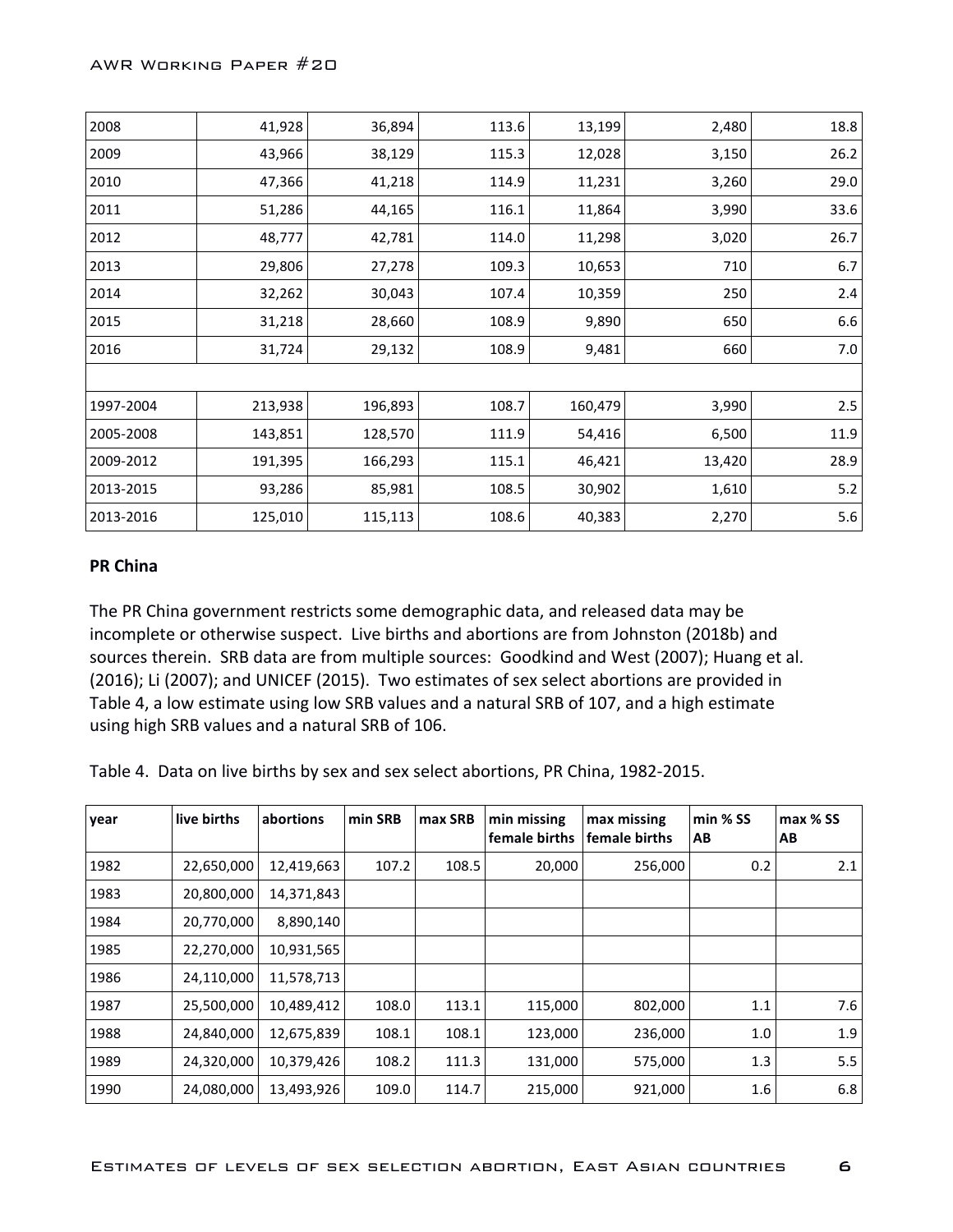#### AWR Working Paper #20

| 1991 | 22,790,000 | 14,086,313 | 109.7 | 116.1 | 274,000 | 1,005,000 | 1.9  | $7.1\,$ |
|------|------------|------------|-------|-------|---------|-----------|------|---------|
| 1992 | 21,370,000 | 10,416,287 | 110.5 | 114.2 | 332,000 | 772,000   | 3.2  | $7.4$   |
| 1993 | 21,440,000 | 9,496,119  | 111.2 | 114.1 | 398,000 | 765,000   | 4.2  | 8.1     |
| 1994 | 21,210,000 | 9,467,064  | 112.0 | 112.0 | 468,000 | 566,000   | 4.9  | $6.0\,$ |
| 1995 | 20,740,000 | 7,476,482  | 112.6 | 117.4 | 511,000 | 1,026,000 | 6.8  | 13.7    |
| 1996 | 20,780,000 | 8,834,195  | 112.9 | 112.9 | 538,000 | 635,000   | 6.1  | $7.2$   |
| 1997 | 20,480,000 | 6,589,869  | 113.1 | 120.4 | 548,000 | 1,262,000 | 8.3  | 19.2    |
| 1998 | 19,510,000 | 7,384,290  | 113.4 | 113.4 | 547,000 | 638,000   | 7.4  | $8.6\,$ |
| 1999 | 18,420,000 | 6,764,357  | 113.7 | 113.7 | 540,000 | 626,000   | 8.0  | 9.3     |
| 2000 | 17,780,000 | 6,658,550  | 114.0 | 119.9 | 544,000 | 1,060,000 | 8.2  | 15.9    |
| 2001 | 17,080,000 | 6,284,844  | 115.5 | 115.5 | 630,000 | 710,000   | 10.0 | 11.3    |
| 2002 | 16,520,000 | 6,812,317  | 120.0 | 120.0 | 912,000 | 992,000   | 13.4 | 14.6    |
| 2003 | 16,040,000 | 7,215,440  | 117.5 | 117.5 | 724,000 | 800,000   | 10.0 | 11.1    |
| 2004 | 15,980,000 | 7,140,588  | 121.0 | 121.0 | 946,000 | 1,023,000 | 13.2 | 14.3    |
| 2005 | 16,210,000 | 7,105,995  | 118.6 | 120.5 | 804,000 | 1,006,000 | 11.3 | 14.2    |
| 2006 | 15,840,000 | 7,308,615  | 119.0 | 119.0 | 811,000 | 887,000   | 11.1 | 12.1    |
| 2007 | 15,940,000 | 7,632,539  | 120.0 | 120.0 | 880,000 | 957,000   | 11.5 | 12.5    |
| 2008 | 16,080,000 | 9,173,101  | 120.0 | 120.0 | 888,000 | 965,000   | 9.7  | 10.5    |
| 2009 | 16,190,000 | 6,111,375  | 119.0 | 119.0 | 829,000 | 907,000   | 13.6 | 14.8    |
| 2010 | 15,920,000 | 6,361,539  | 117.7 | 117.7 | 731,000 | 807,000   | 11.5 | 12.7    |
| 2011 | 16,040,000 | 6,631,310  | 117.5 | 117.5 | 724,000 | 800,000   | 10.9 | 12.1    |
| 2012 | 16,350,000 | 6,690,027  | 117.5 | 117.5 | 738,000 | 816,000   | 11.0 | 12.2    |
| 2013 | 16,400,000 | 6,922,000  | 110.2 | 110.2 | 230,000 | 306,000   | 3.3  | 4.4     |
| 2014 | 16,870,000 | 7,163,000  | 108.8 | 108.8 | 135,000 | 213,000   | 1.9  | $3.0\,$ |
| 2015 | 16,550,000 | 7,411,000  | 109.5 | 109.5 | 187,000 | 263,000   | 2.5  | 3.5     |

#### **Discussion**

Figure 1 shows SRB over time for the studied countries, along with SRB for the United States from Mathews and Hamilton (2005). Historically and globally, SRB tends to have a value around 105, corresponding to about 5% more male births than female births. SRB tends to fluctuate over time, particularly for countries with smaller populations due to statistical effects, or for other natural reasons. But this natural variability is low compared to the deviations seen in East Asia in recent decades.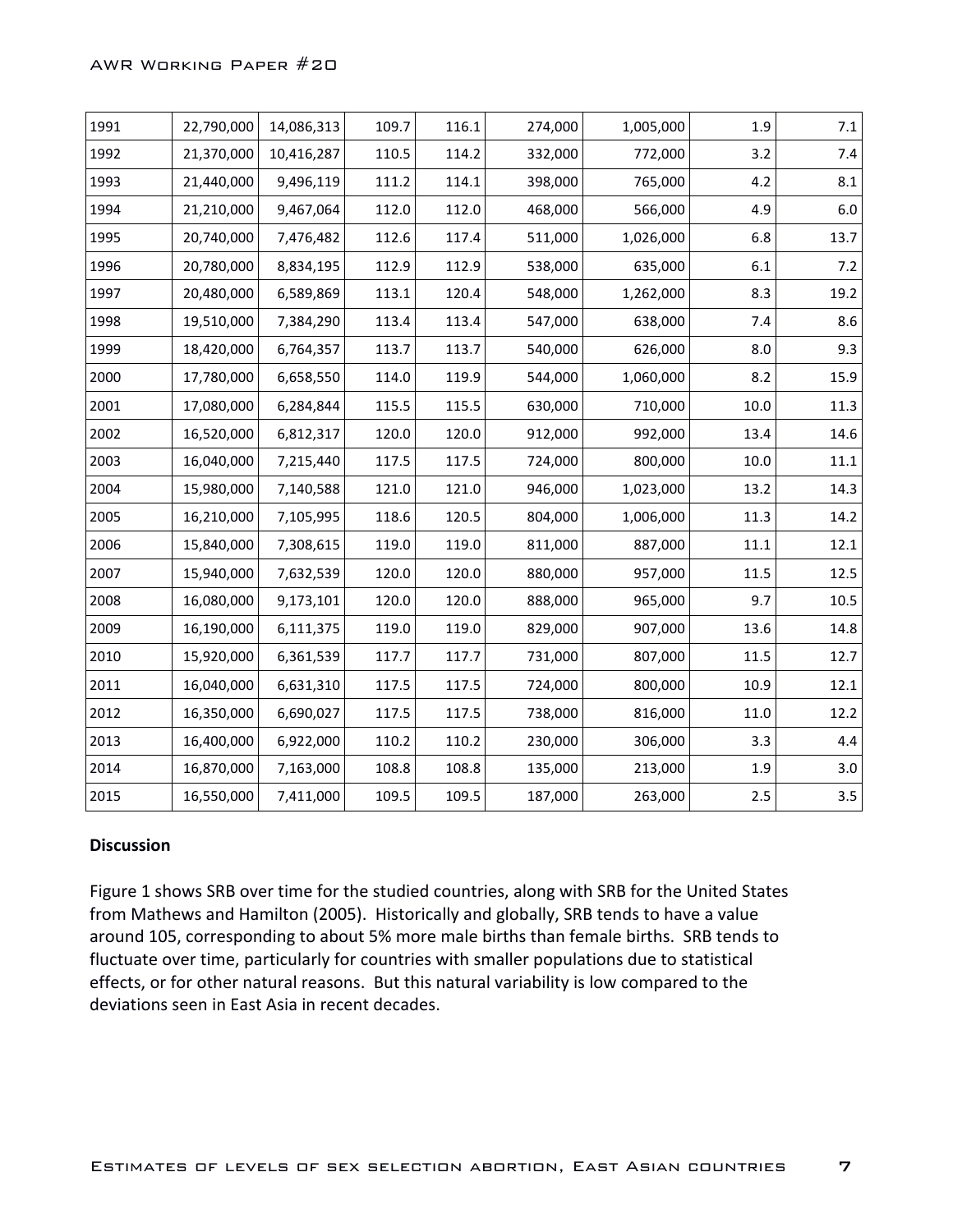

Figure 1. Sex ratio at birth for Rep. of Korea, Rep. of China (Taiwan), Hong Kong, PR China, and the United States.



Figure 2. Estimated percentages of abortions for sex selection for Rep. of Korea, Hong Kong, and PR China (high and low estimates).

#### **References**

- Goodkind, Daniel, and Loraine West, 2007, China's sex ratio at birth: Reported ratios, actual ratios, and expected trends, *Princeton Univ.*, on line [https://paa2007.princeton.edu/papers/70295].
- Hong Kong Dept. of Health, 17 Jan. 2018, "Number of known births for different sexes and crude birth rate for the period from 1981 to 2016," Data.Gov.HK, on line [https://data.gov.hk/en-data/dataset/hkdh-dh\_ncddhss-ncdd-dataset-2/resource/7e80c788-3637-431b-a542-96a56184cd15].
- Huang, Yan, Wen Tang, Yi Mu, Xiaohong Li, Zheng Liu, Yanping Wang, Mingrong Li, Qi Li, Li Dai, Juan